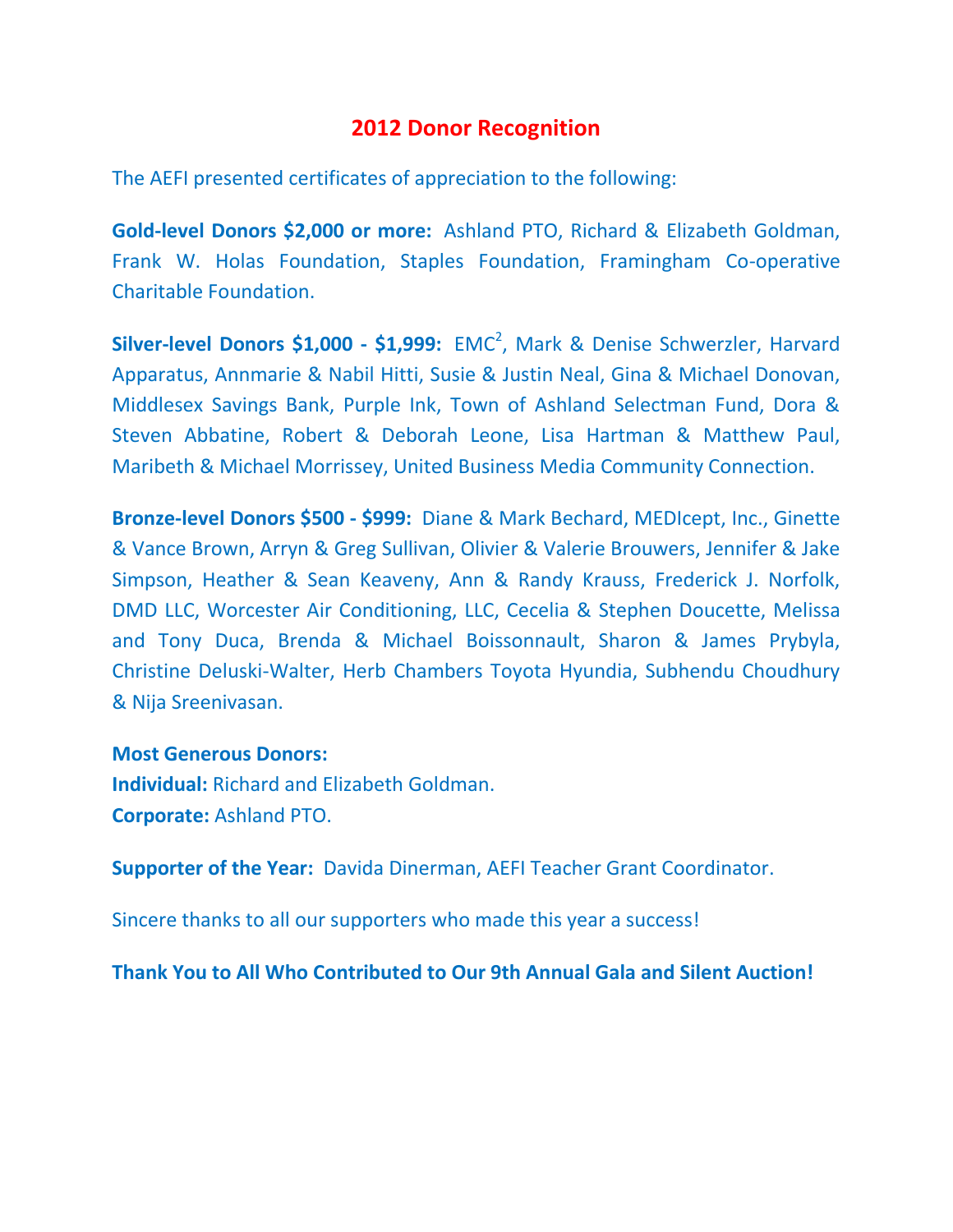#### With sincere appreciation to our 2011-12 donors:

# **Individual and Family Donors**

David Mindess School - 3rd Grade, 4th Grade, 5th Grade, and Neighborhood Families David Mindess School - Mrs. Claudia Bennett Jon & Gwendolyn Fetherston David Mindess School - Mrs. Janet Crawford Karen Davidsen

Ashland High School - Mr. Mark Champagne David Mindess School - Mrs. Lori Osowiski Laurie Tosti Ashland High School - Mr. James Adams **Doucette Family Lisa Rico, esq.** Clisa Rico, esq. Ashland Middle School - 6th Grade Families Henry Warren School - Mr. Vinny Reagan Maher Family Ashland Middle School - Mr. William Grubb Henry Warren School - Mrs. Barbara Ball Maribeth Morrissey Henry Warren School - Mrs. Christina Clifford Henry Warren School - Mrs. Lori Freeman David Mindess School - Mr. Daniel Powers Henry Warren School - Mrs. Mary Canney Senator Karen Spilka David Mindess School - Mr. Gregory Irvine Henry Warren School - Mrs. Roberta Gerstein Tom Sannicandro

Neal Family Nicholas J. McDermott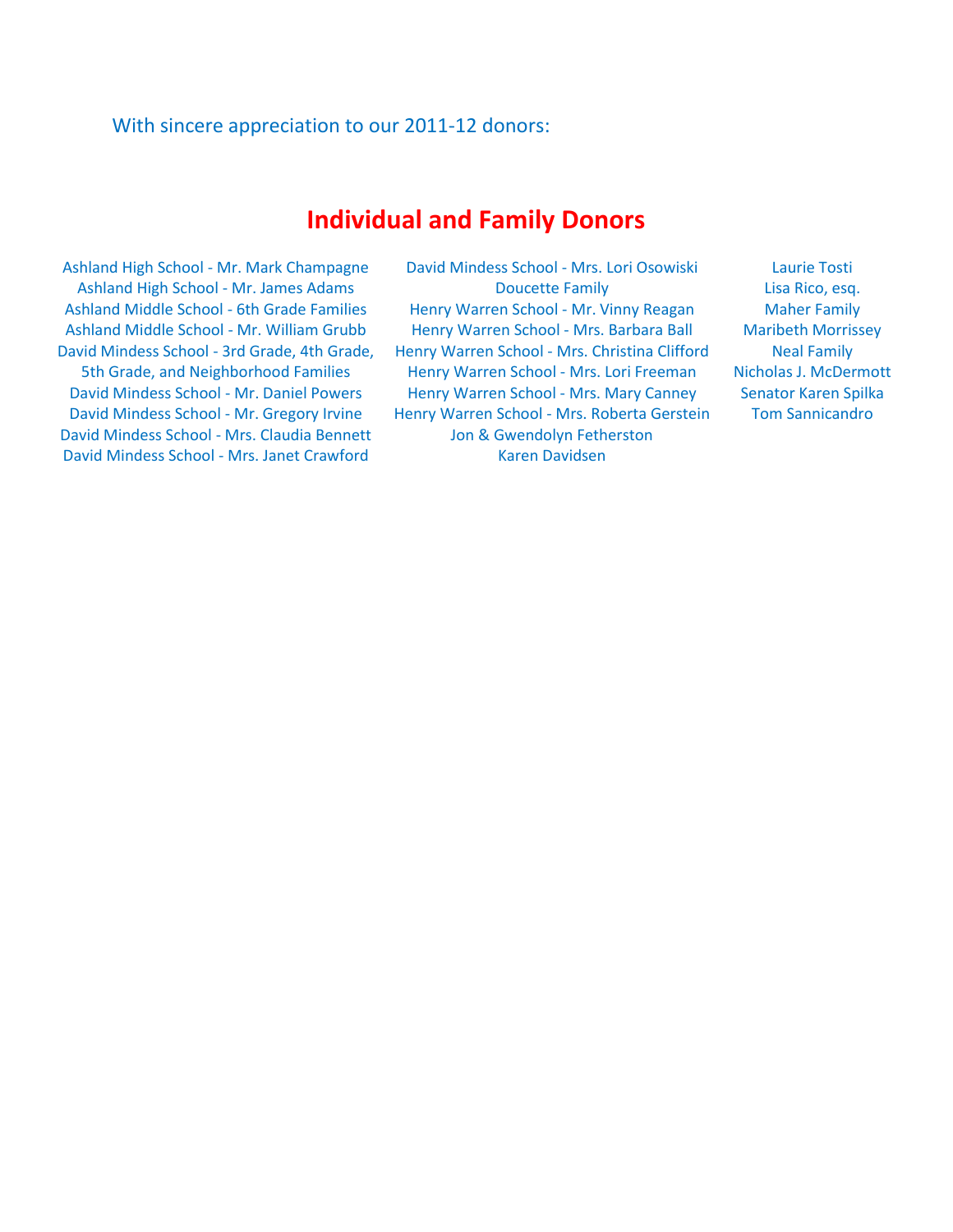### **Corporate Donors**

Acacia at Indian Meadows Country Club Mendon Drive In Barefoot Books with Karen NSTAR NSTAR NSTAR Dynasty Chinese & Japanese Restaurant Salon Charisma

Acapulco's Family Mexican Restaurant Metrowest Spine & Laser Center,Dr. MacIver & Rachel Mazurek AMAZEment Action Playcenter Metrowest Veterinary Associates, Inc. AMC Theaters **Middlesex Savings Bank** AMF Town & Country Lanes Milled Midtown Family Fitness Racquet Ball Club Annemarie's Dance Centre Inc. **Modelville Hobby** Modelville Hobby Ashland Animal Hospital Mr. Handy Man, Mike Campbell Ashland Community Acupuncture Nashoba Valley Snow Tubing & Skiing Ashland Farmers Market New England Aquarium Ashland Fire Department New England Bead Company Ashland Pizza Palace New England Patriots Charitable Foundation Ashland Police Dept New England Wild Flower Society Avon **Nicholas Michaels Spa** Bertucci's Brick Oven Pizza O'Connell's Pub Best Friends Pet Care Old Sturbridge Village Bikram Yoga **One Stop Fun** Bird in Hand **Oregon Club** BJ's Wholesale Club **Out Post Farm** Bob's Wooden Toy's and Crafts **Paint-n-Party** Paint-n-Party Bose Corporation **Paper Source** Boston Ballet **PawSox Baseball** Boston Duck Tours **Peabody Essex Museum** Boston Red Sox Performing Arts Center of MetroWest Boston Sports Museum Pheasant Hill Landscape and Design Butterfly Place **Philip Delpalma Salon & Day Spa Camp Canine Dog Daycare & Spa Pilgrim Day Camp Pilgrim Day Camp** Camp Stanley **Pinz** Center for the Arts in Natick **Pizza Mine New York Deli** Charles River Recreation Platinum Cut & Color Boutique **Cherry Blossom Cherry Blossom Cherry Blossom Cherry Blossom Cherry Blossom Cherry Blossom Cherry Blossom Cherry Advanced Accounts Christmas Tree Shops Christmas Tree Shops Plimoth Plantation Plimoth Plantation** Circle Furniture **Practice of Family & Cosmetic Dentistry** Clark Companies, N.A. Premier Image Galleries Cranmore Mountain Preservation Society of Newport County Crossfit Synergies Providence Children's Museum Dairy Queen Puppet Showplace Theatre Danforth Museum Richard Francis Salon Davis Farmland **Roche Bros.** (Roche Bros. 1999). The Roche Bros. (Roche Bros. 1999). DeCordova Museum and a state of the Cordova Museum and a state of the Roller Kingdom **Discovery Museums Rose Automotive** Rose Automotive **Dream Dinners Center Ryan Family Amusement Center Drumlin Farm Wildlife Sanctuary National Salem Wax Museum** Ecotarium Salon de Bella